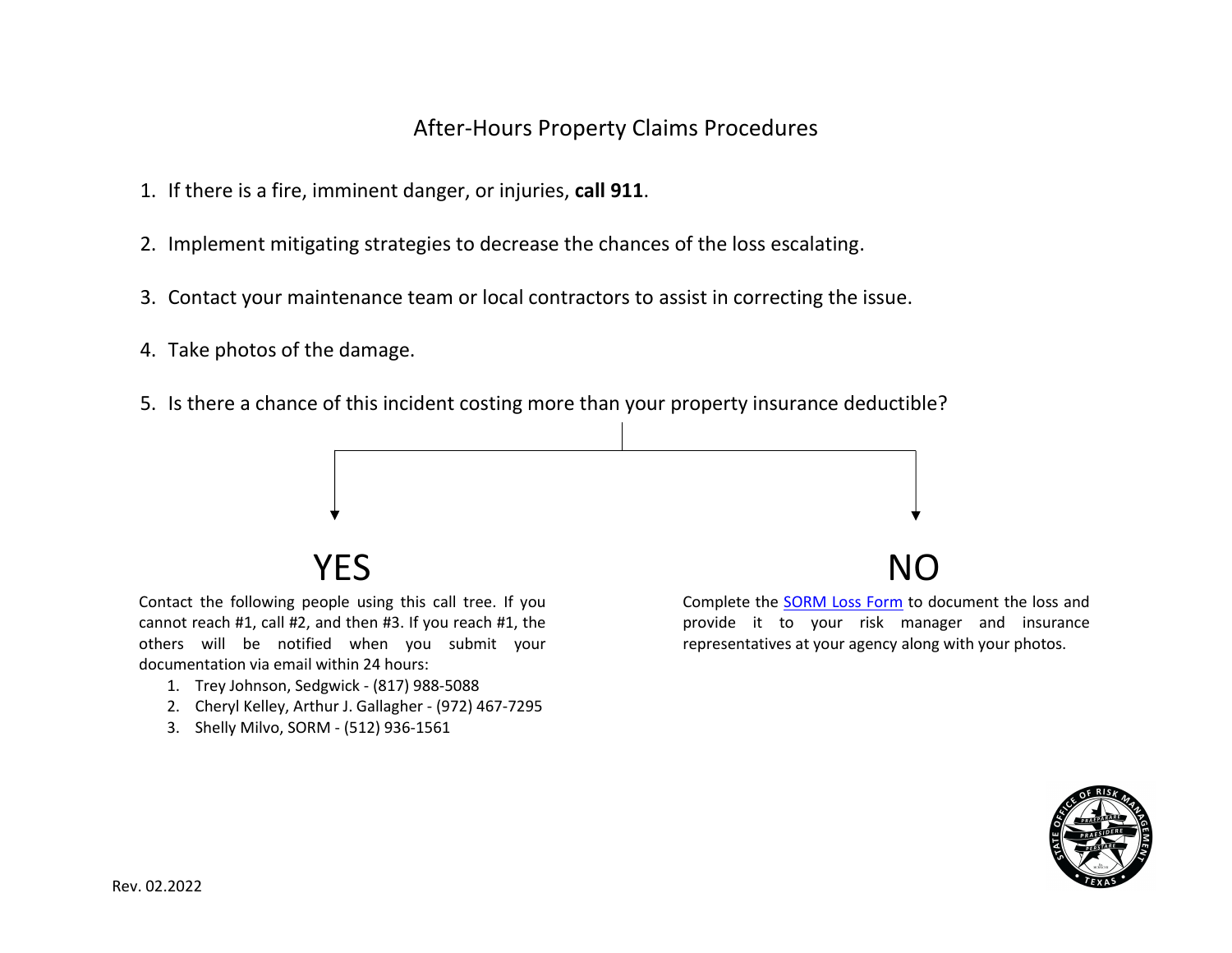# After-Hours Property Claims Procedures

### **Mitigate** the loss.

Examples of mitigation include:

- Shut off water or gas valves
- Contact your local contractors or maintenance staff to assist in mitigating the loss at your earliest convenience
- Call security to protect a vulnerable building over the weekend or until a contractor arrives to fix it
- Put tarps over contents to protect them from additional exposures
- If safe, place tarps on the roof to stop further entry of debris and / or water
- If the fire department has extinguished a fire and given permission to enter, remove excess water.

### **Document** the loss.

There is no such thing as too many photos or too much video. Use your cell phone or a camera to take multiple photos or video from different viewpoints of the loss.

## **DO NOT THROW OUT ANYTHING without documenting by photograph AND receiving Trey Johnson's (assigned adjuster's)**

## **approval.**

Complete the attached claims form and email it along with the photos / videos to:

- 1. [Trey.Johnson@Sedgwick.com](mailto:trey.johnson@sedgwick.com)
- 2. [ggb.sorm@ajg.com](mailto:SCclaims@ajg.com)
- 3. [Shelly.milvo@sorm.texas.gov](mailto:shelly.milvo@sorm.texas.gov)

If the folder is too big, mail a COPY of the photos/videos on a CD/DVD or USB flash drive to:

**AND**

**Sedgwick** Attn: Mr. Trey Johnson 4004 Belt Line Road, #205 Addison, TX 75001

**State Office of Risk Management**  Attn: Ms. Shelly Milvo 300 W. 15th Street, 6th Floor Austin, TX 78701